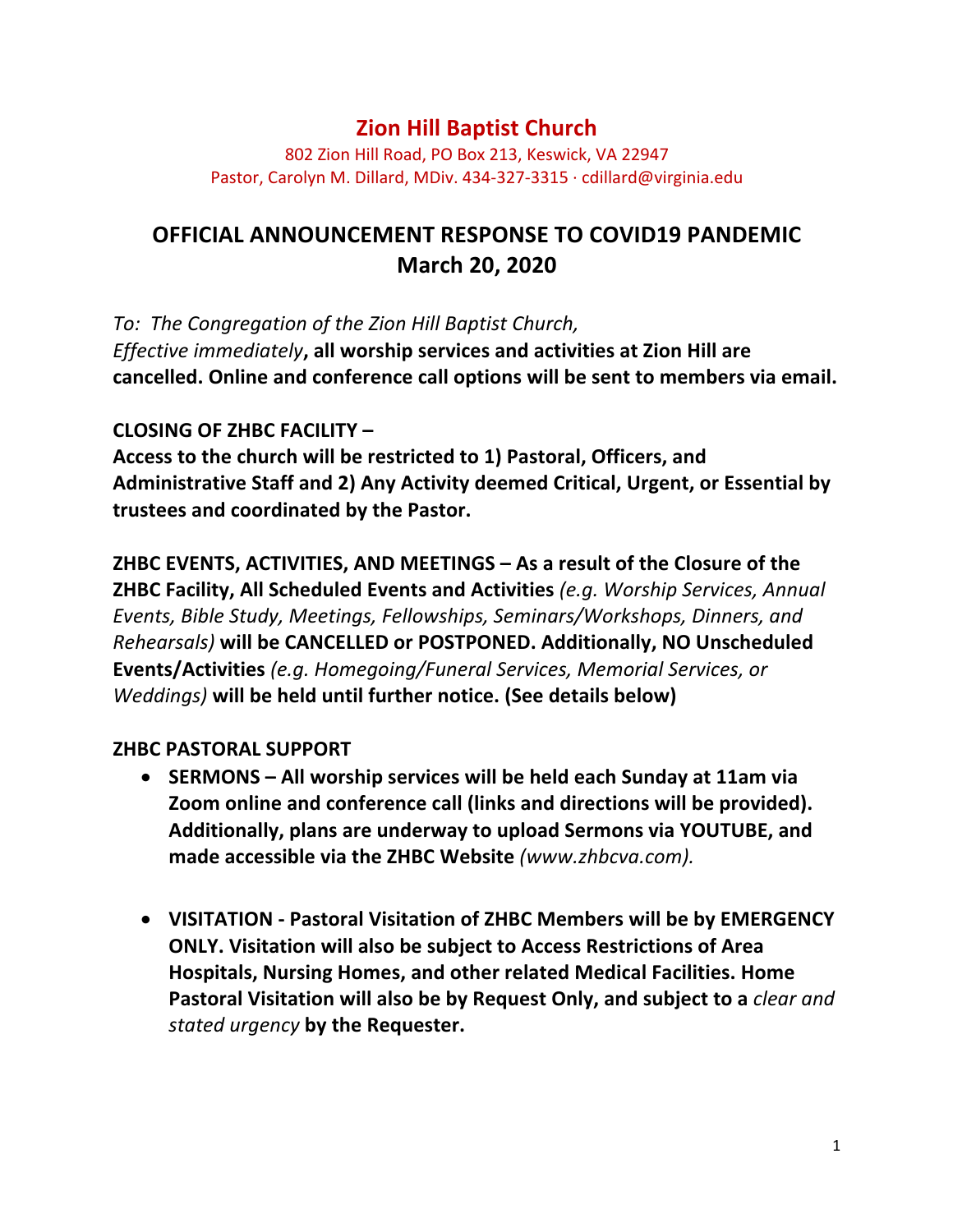- **BIBLE STUDY** Pastor will send WEEKLY via E-MAIL, Bible Study materials, Spiritual Helps, and Words of Encouragement. ZHBC Members are encouraged to request information of Pastor on any Biblical Topic.
- **DEATH/BEREAVEMENT** Upon Recommendation of the Virginia Department of Health, and recommendations by area Morticians, NO Homegoing, Funeral, or Memorial Services will be held at the ZHBC Church Facility. Bereaved Families will be encouraged to consider Graveside committal Services with limited attendance, of which Pastor can be available. An appropriate memorial service may be scheduled at a later date when all restrictions are lifted.
- **AVAILABILITY** Pastor will be available by Phone or Text 434-327-3315, 24 Hours a Day, 7 Days a Week for any questions, inquiries, concerns and requests. If NO ANSWER, callers are requested to leave their name, a detailed voice message, and callback number.

**ZHBC SENIOR / AT NEED SUPPORT - All ZHBC Ministries are Authorized to Assist** Pastor in Servicing and Supporting our ZHBC Senior and At-Risk Populations. Seniors and At-Risk Persons are encouraged to contact either the Pastor, Deacons, Deaconess, or Missionaries for assistance with any personal needs. These personal needs may include:

- Grocery and Retail Shopping
- Routine Errands (Post Office, Cleaners, etc.)
- Prescription Drop-Off / Pickup
- Transport to Scheduled Appointment(s)
- Delivery of Cleaning and Hygiene Supplies
- Other Related Support/Services not listed above

**ZHBC MINISTRY NOTICES/ANNOUNCEMENTS** – All Announcements, Notices, and Updates will be sent to ZHBC Members via E-Mail.

It is imperative that members communicate information to our members who do not have e-mail accounts. We will supplement email correspondence with "phone tree" outreach. This supports all within the congregation and supports the needed social interaction during a crisis.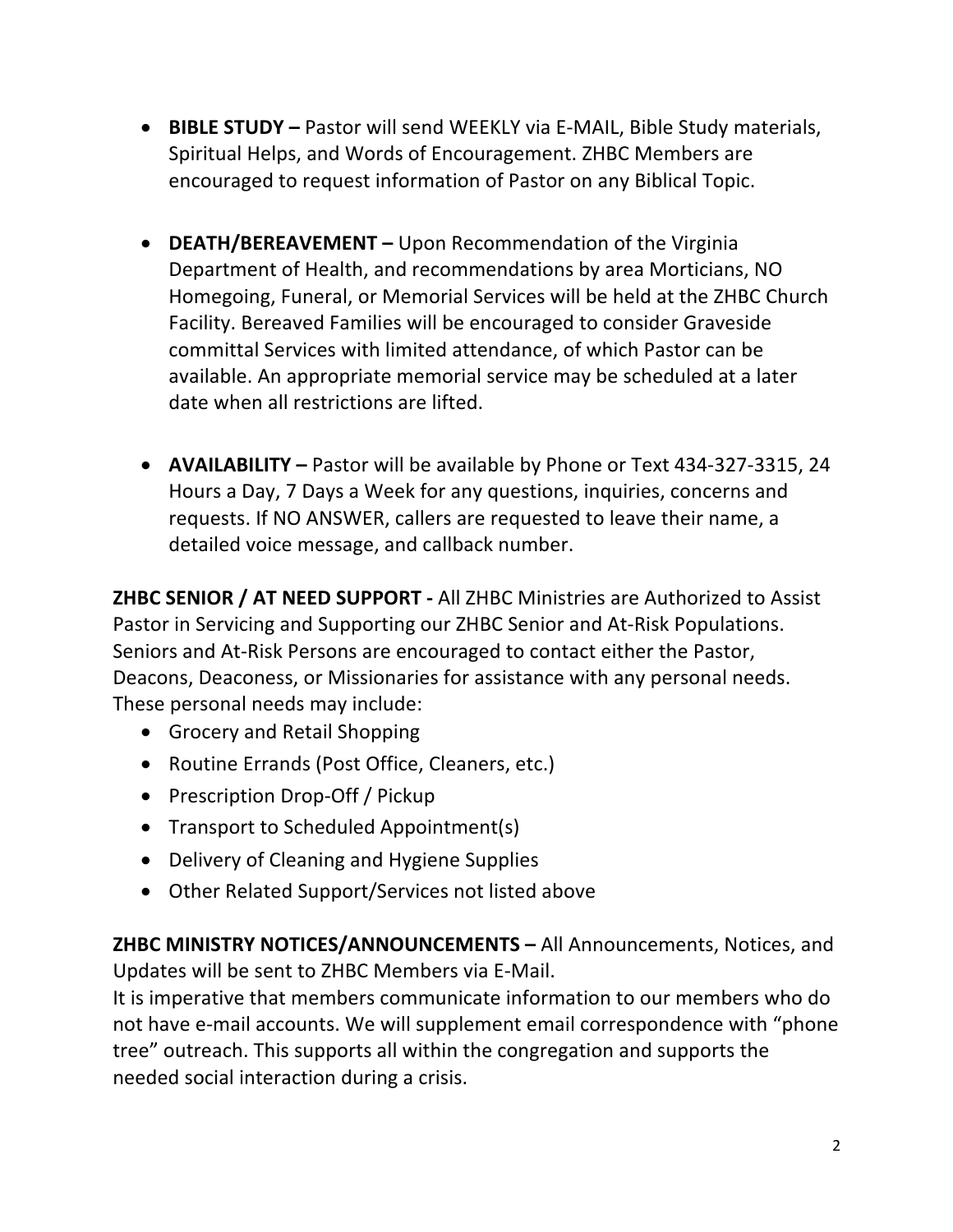**FINANCIAL SUPPORT OF ZHBC –** The Pastor and Officers are appealing to All Members to continue Your Financial Support of Our Zion Hill Baptist Church Ministry. Although Our Church Facility will be CLOSED, Our ZHBC Ministry remains OPEN and ACTIVE. The following guidelines are provided for Member Comfort, Convenience and Confidence.

- Members may mail their Tithes/Offerings/Donations to the Church Facility – PO Box 213, Keswick, VA 22947
- Designated Trustee(s) will be at the Church Facility every Saturday **Morning from 10AM to 12NOON to personally receive Member Tithes, Offerings, or Donations.**
- Members who are Shut-In, Health Challenged, or have Transportation **Challenges can request Pastoral/Trustee pick-up of their Tithes/Offerings/Donations upon request.**

Again, due to our ever-changing Landscape, All Guidelines listed above may be subject to Change, Removal, or Refinement as necessary. Additional Guidelines will be provided as occasions warrant.

Let us remain steadfast during these Times as we, "seek ye first the Kingdom of *GOD, and His Righteousness"*, and "*Be Strong in the LORD, and in the Power of His Might"* 

### To GOD be the GLORY. Remain in the Word. Here are some encouraging scriptures for such a time as this:

**Zephaniah 3:17** The LORD your God is in your midst, a mighty one who will save; he will rejoice over you with gladness; he will quiet you by his love; he will exult over you with loud singing.

**Matthew 6:34** Therefore do not be anxious about tomorrow, for tomorrow will be anxious for itself. Sufficient for the day is its own trouble.

**John 14:27** Peace I leave with you; my peace I give to you. Not as the world gives do I give to you. Let not your hearts be troubled, neither let them be afraid.

**Psalm 55:22** Cast your burden on the LORD, and he will sustain you; he will never permit the righteous to be moved.